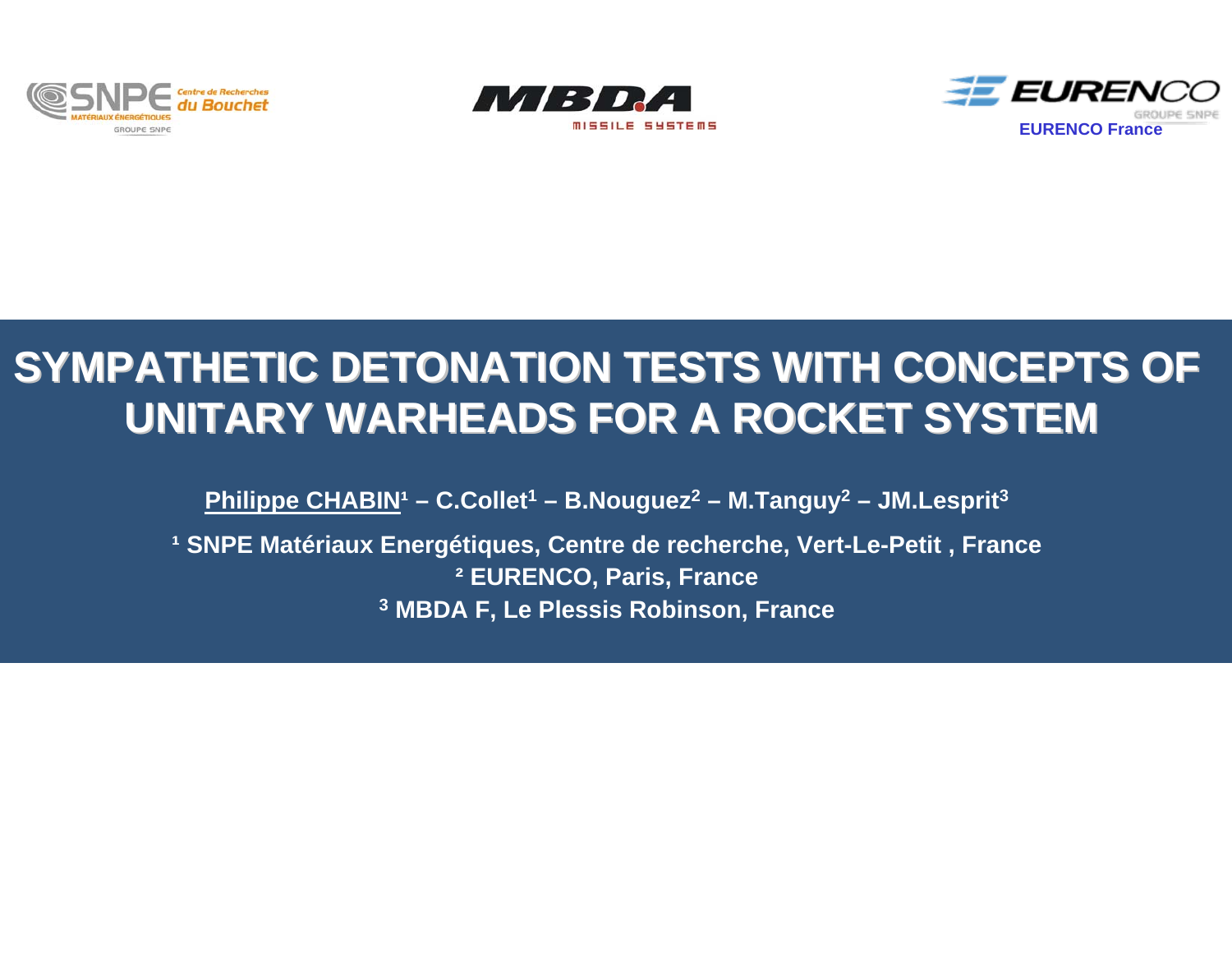





#### $\blacksquare$ **OBJECTIVE / METHODOLOGY**

- $\blacksquare$  **EXPLOSIVE FORMULATIONS AND PAYLOAD ARCHITECTURES PRESENTATION**
- **PERFORMANCE CHARACTERIZATION**
- **SYMPATHETIC DETONATION TESTS**
- $\blacksquare$ **CONCLUSIONS**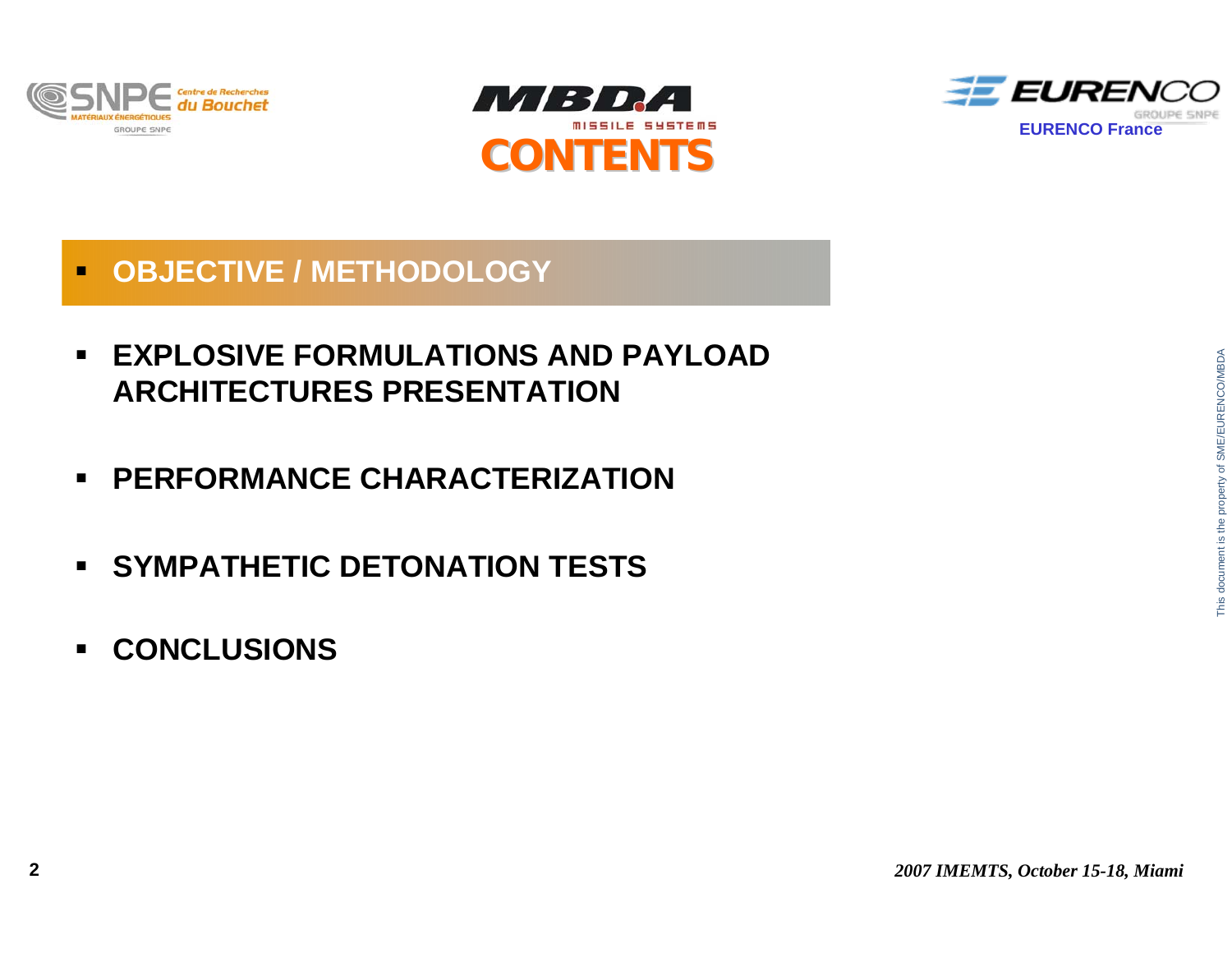





**OBJECTIVE OBJECTIVE**

- $\%$  Modern munitions/warheads are designed according to IM **Standards**
- ª **Performances and costs must fulfill specific program requirements**
- $\%$  Development phase has to be as short as possible



Æ *Necessity to adapt existing concepts and materials Necessity to adapt existing concepts and materials* Æ *Simple methods are required Simple methods are required*

*Increasing performances while preserving the IMness Increasing performances while preserving the IMness*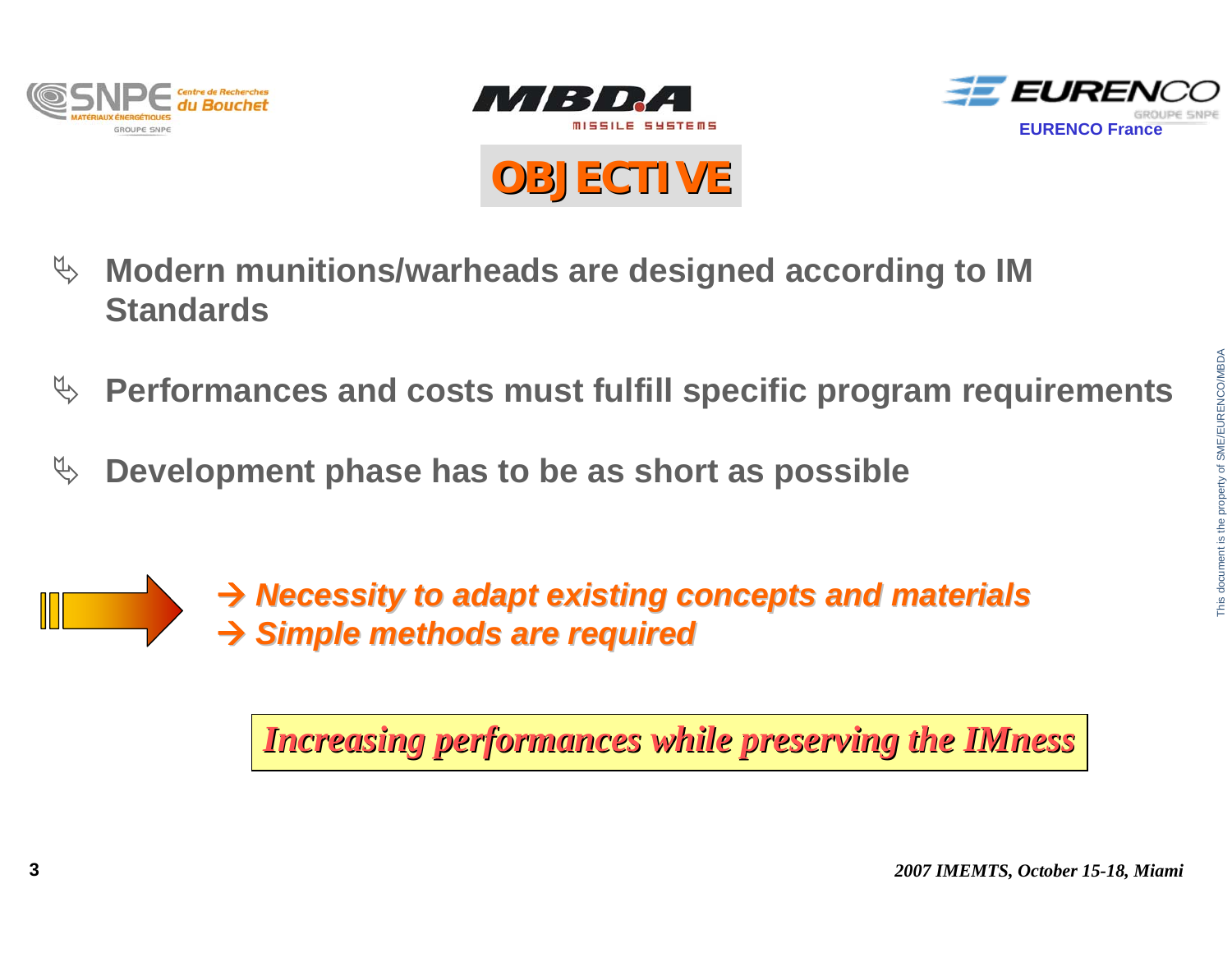





# **METHODOLOGY METHODOLOGY**

*Framework : Framework : Preliminary study for the development of a new generation of explosive payload (rocket launch system)*

*The idea : The idea : to develop a synergy with :*

*- the use of insensitive grains (NTO, …) in Plastic Bonded Explosives (PBXs)*

*- an adapted payload concept (dual composition architecture and Pre Determined Fragmented envelop (PDF)*

*The Work : The Work :*

- *Evaluation of the performances (velocity, fragment)*
- *Assesment of the vulnerability response (Sympathetic detonation test)*

**Other vulnerability tests : calculation responses (internal database, existing experimental results,…)**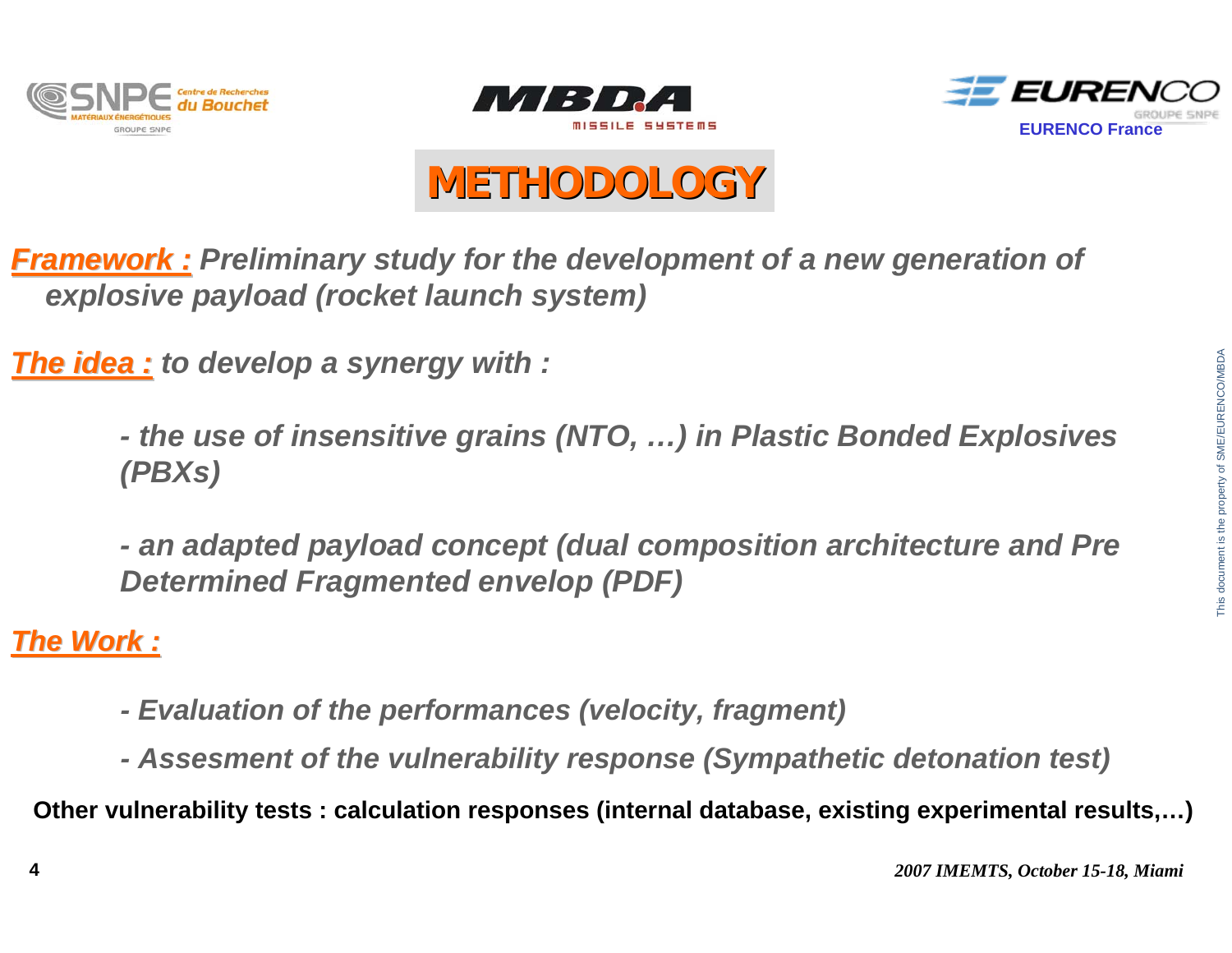





### **DUAL CHARGE FORMULATION (EURENCO PATENTS)**

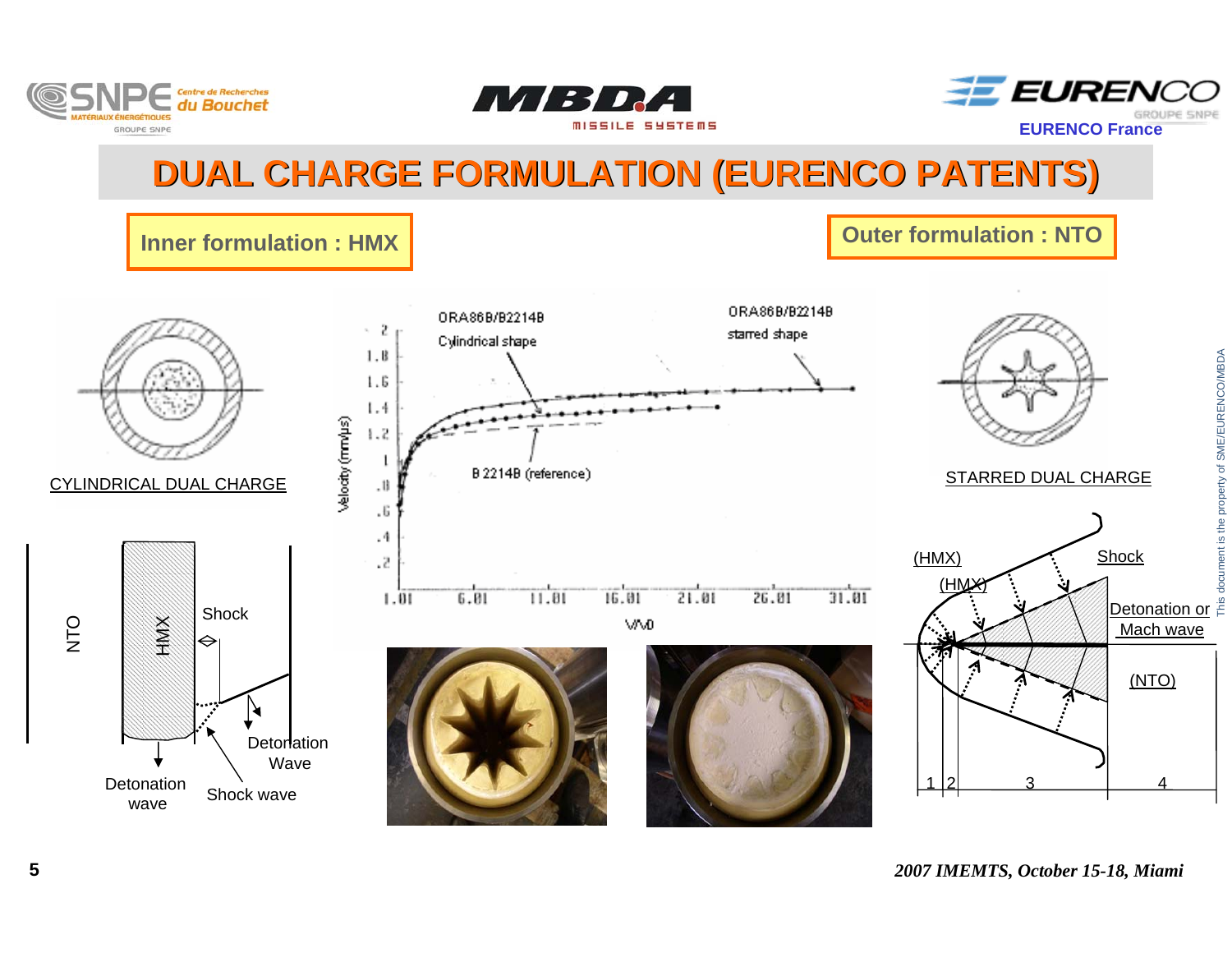





### **PRE DETERMINED FRAGMENTATION ENVELOP PRE DETERMINED FRAGMENTATION ENVELOP**

#### **Several functions :**

- **Protection against friction (HE/casing)**
- **Thermal insulation**
- **Controlled fragmentation without degrading mechanical properties of the casing**
- **Internal drain of decomposition gases**







*Casing Expansion*



*Fragments shaping* 



*longitudinal fractures and leakage of Detonation products*

*2007 IMEMTS, October 15-18, Miami* **42,5 µs**

**30 µs**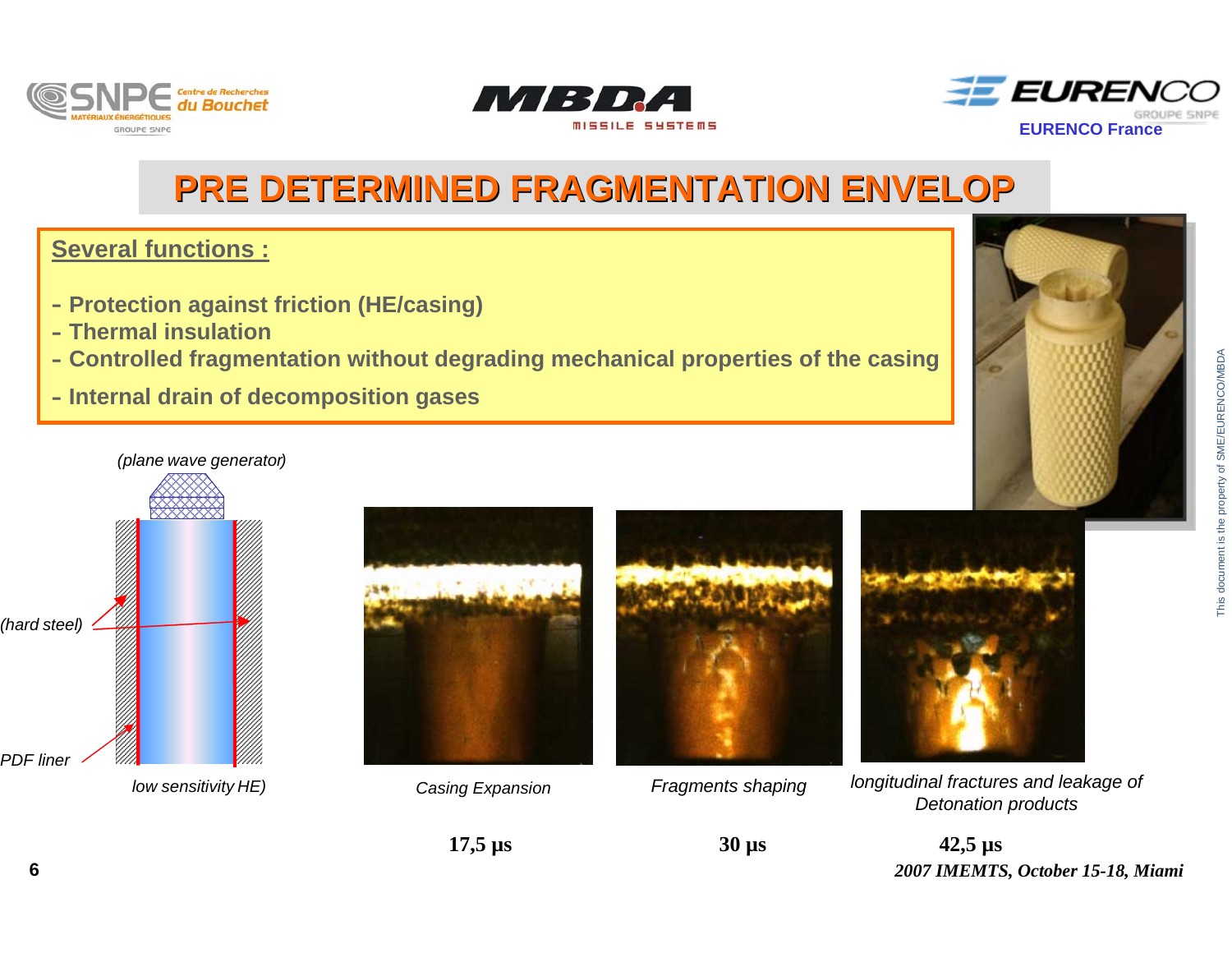





### **PROTOTYPE PRESENTATION PROTOTYPE PRESENTATION**

- **Casing : steel tube Øext. 226 mm, length 445 mm, thickness 8 mm**

- **Total payload mass** <sup>≈</sup> **22 kg**



*2007 IMEMTS, October 15-18, Miami*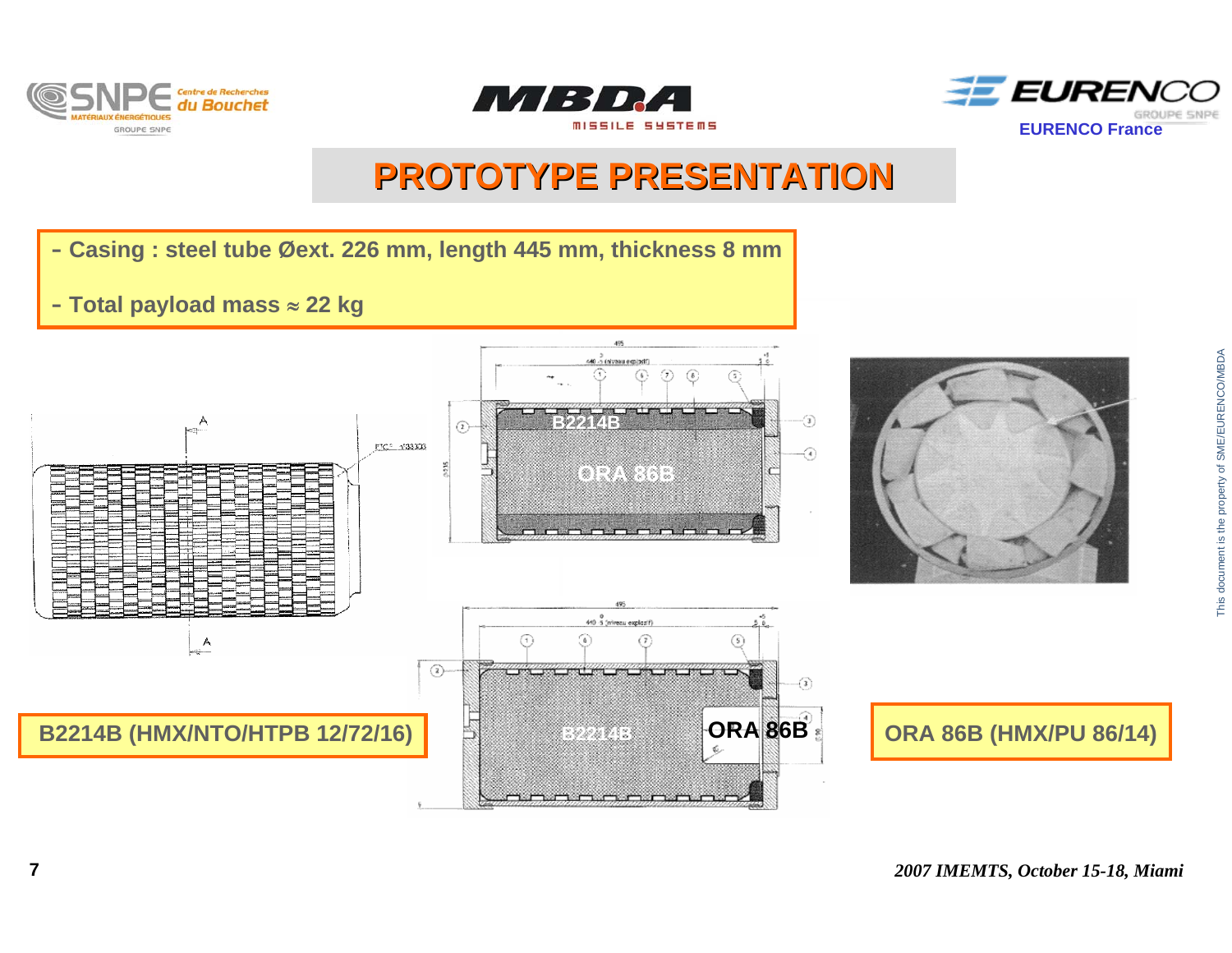





### **PERFORMANCE TEST ASSESSMENTS PERFORMANCE TEST ASSESSMENTS**

#### **Extented Gurney model for dual charge architectures**



- **Total Mass M12 = M+(1-**λ**)C2**
- **Efficient explosive mass C12 = C1+**λ**C2**
- Envelop velocity:  $V_{12} = \sqrt{2E_{12} \cdot f(\frac{12}{C})}$  $I_12 = \sqrt{2E_{12}} \cdot f(\frac{M_{12}}{C_{12}})$  $V_{12} = \sqrt{2E_{12}}. f(\frac{M}{\epsilon})$
- **Dual composition Gurney energy E12 = (C1E1+**λ**C2E2)/C12**

$$
\lambda \text{ Fitted on cylinder tests} \qquad \text{Diameter effect:} \quad \frac{V}{V_0} = 1.0146 + 2.4351 \times \frac{R - R_o}{R_o} + 0.99645 \times \left(\frac{R - R_o}{R_o}\right)^2
$$

|                                   | Reference | <b>Cylindrical dual</b><br>charge | <b>Starred dual</b><br>charge |
|-----------------------------------|-----------|-----------------------------------|-------------------------------|
| <b>Fragment velocity</b><br>(m/s) | 1770      | $1865 (+5%)$                      | $2037 (+15%)$                 |

**12**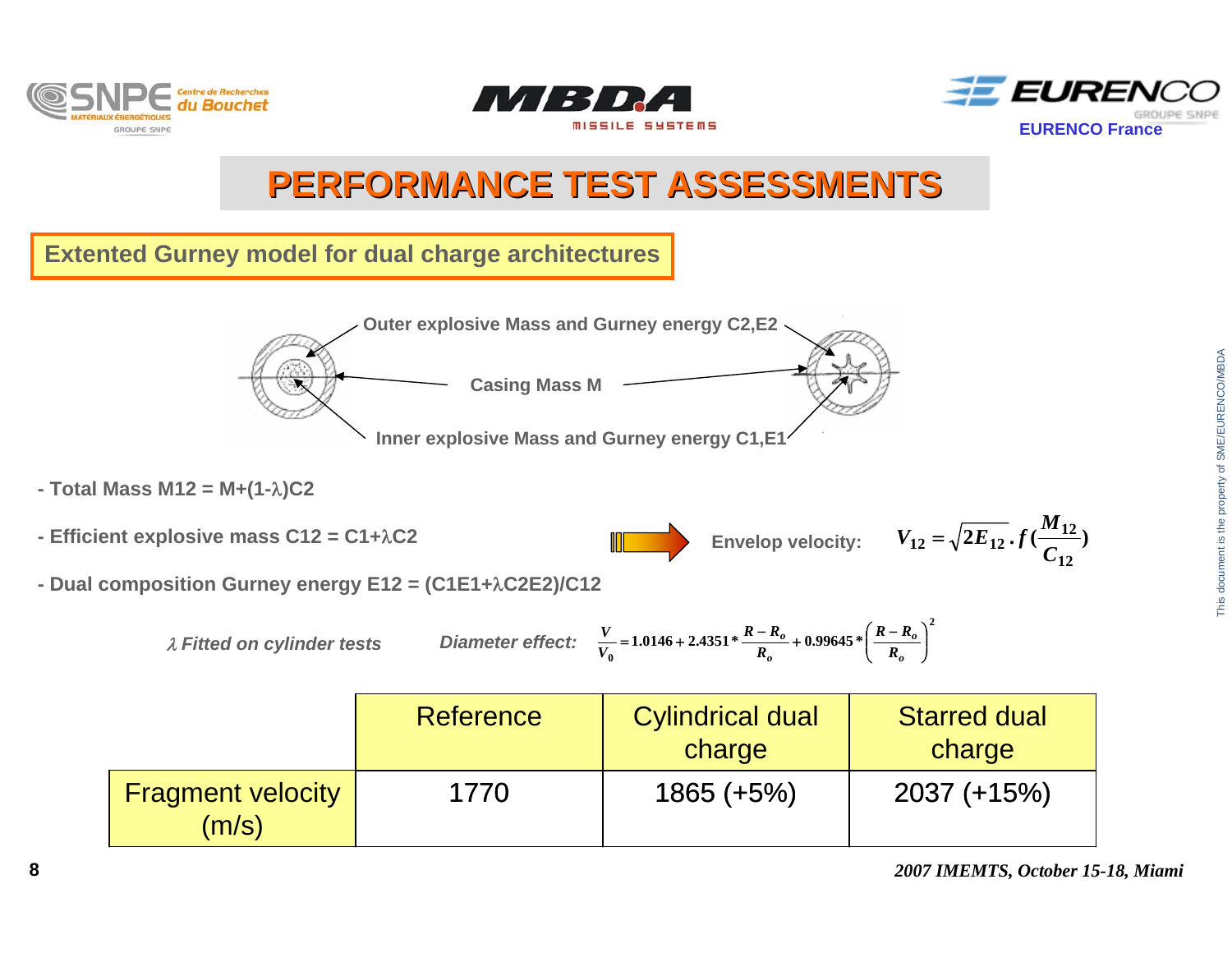





### **PERFORMANCE TEST CONFIGURATION PERFORMANCE TEST CONFIGURATION**

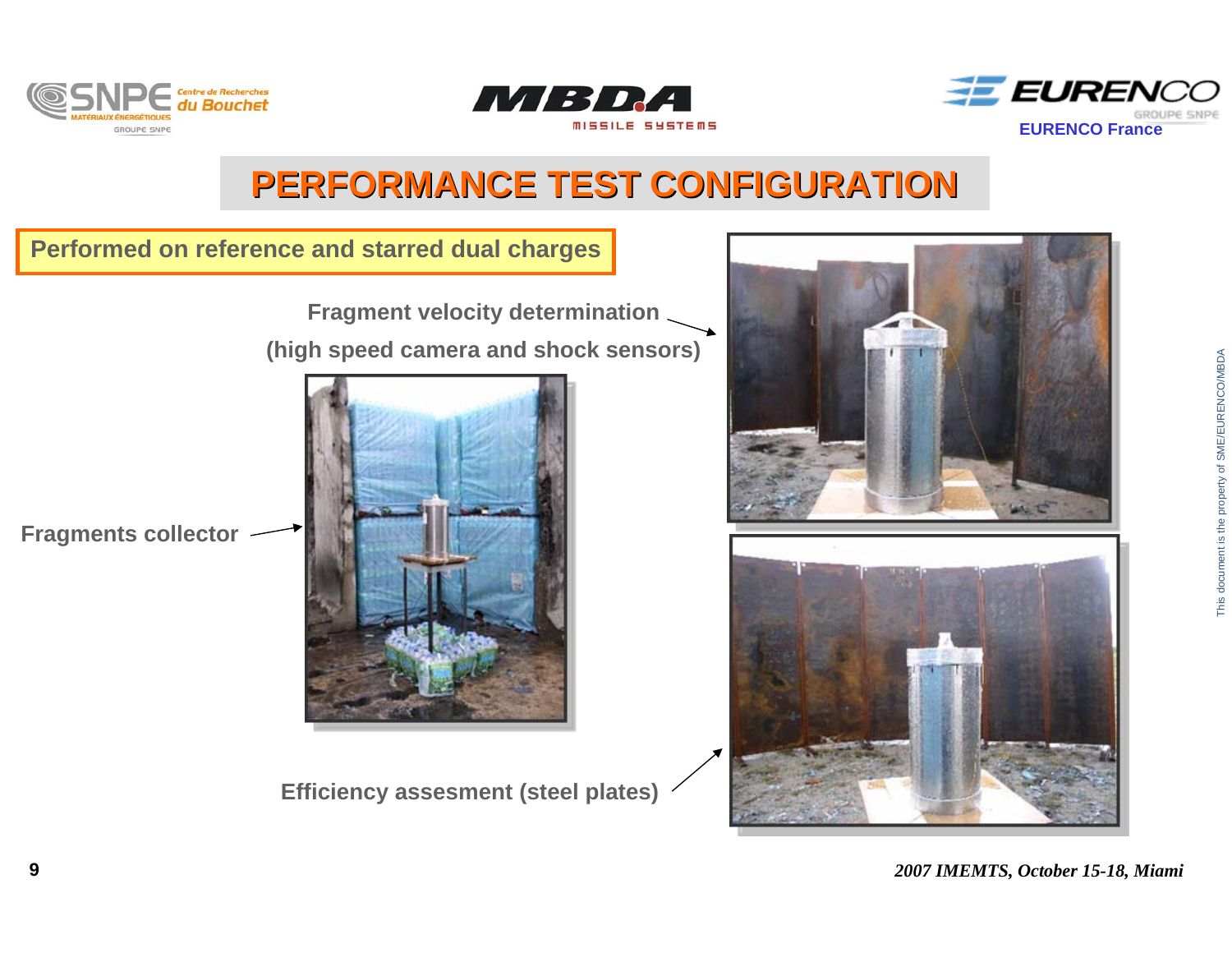





### **PERFORMANCE TEST RESULTS PERFORMANCE TEST RESULTS**

**Fragment velocity**

| <b>Shot</b>  | <b>Prototype</b>         | Velocity by high speed<br>camera (m/s) | Analytical<br>calculations (m/s) |                               |
|--------------|--------------------------|----------------------------------------|----------------------------------|-------------------------------|
| $N^{\circ}1$ | Reference B2214B         | 1540                                   | 1770                             | different absolute values but |
| $N^{\circ}2$ | Starred dual composition | 1750                                   | 2037                             | Same relative gap 14/15%      |

**Collected fragments Efficiency**

| Total            | Reference | Starred dual composition |
|------------------|-----------|--------------------------|
| Mass $(g)$       | 3810      | 3905                     |
| Number = $0.2$ g | 849       | 885                      |
| Number = $1 g$   | 231       | 230                      |

**Cylindrical dual composition (analytical assessment) : + 5% on fragments velocity**

**Starred dual composition (Experimental/analytical) :** 

- **+ 14% on fragments velocity**
- **+ 8% on efficiency**

**Equal for collected fragments (PDF liner)**

| Plate N°     | Reference            | <b>Starred dual composition</b> |  |
|--------------|----------------------|---------------------------------|--|
|              | Number of open holes | Number of open holes            |  |
| 1            | 21                   | 20                              |  |
| 2            | 20                   | 22                              |  |
| 3            | 21                   | 25                              |  |
| 4            | 25                   | 23                              |  |
| 5            | 20                   | 24                              |  |
| 6            | 25                   | 25                              |  |
| 7            | 16                   | 21                              |  |
| <b>TOTAL</b> | 148                  | 160                             |  |

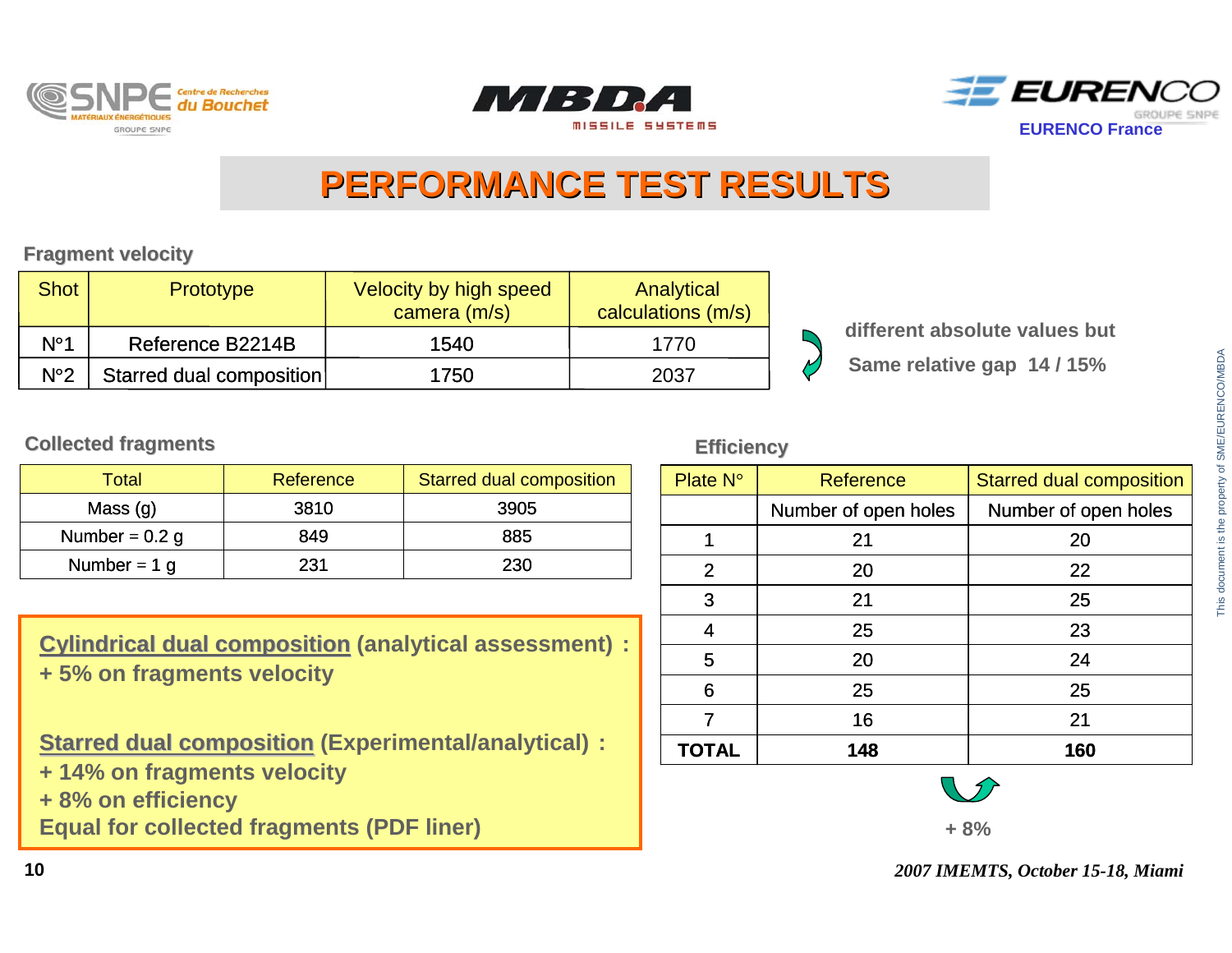





## **SYMPATHETIC DETONATION TEST ASSESSMENTS SYMPATHETIC DETONATION TEST ASSESSMENTS**



**Logisitc pallet configuration** 

- **Unitary Fragment agression**
- **Glass fiber screen negligible**
- **Fragments mean mass and mean surface are defined (PDF)**
- **Detonation criterion based on Card Gap Test results: ELSGT-1 Ø 75mm B2214B : 105 kBarISGT Ø 40mm ORA86B : 53kBar**
- **Critical diameter dimensions are taken into account**
- **Pressure attenuation in the outer explosive : Green formula**

| <b>Prototype</b>                                                         | <b>Impact velocity</b><br>(m/s) | <b>B2214B Pressure</b><br>(KBar) | <b>ORA86B Pressure</b><br>(kBar)                                       |  |
|--------------------------------------------------------------------------|---------------------------------|----------------------------------|------------------------------------------------------------------------|--|
| Reference                                                                | 1770                            | 98                               | 41                                                                     |  |
| <b>Cylindrical dual</b>                                                  | 1865                            | 107                              | 44                                                                     |  |
| <b>Starred dual</b>                                                      | 2037                            | 122                              | 49                                                                     |  |
|                                                                          |                                 |                                  |                                                                        |  |
| <b>CRITICAL DIAMETER &gt; FRAGMENT DIAMETER:</b><br><b>NO DETONATION</b> |                                 |                                  | <b>DETONATION HAZARD CAN NOT BE AVOIDED</b><br>(STARRED CONFIGURATION) |  |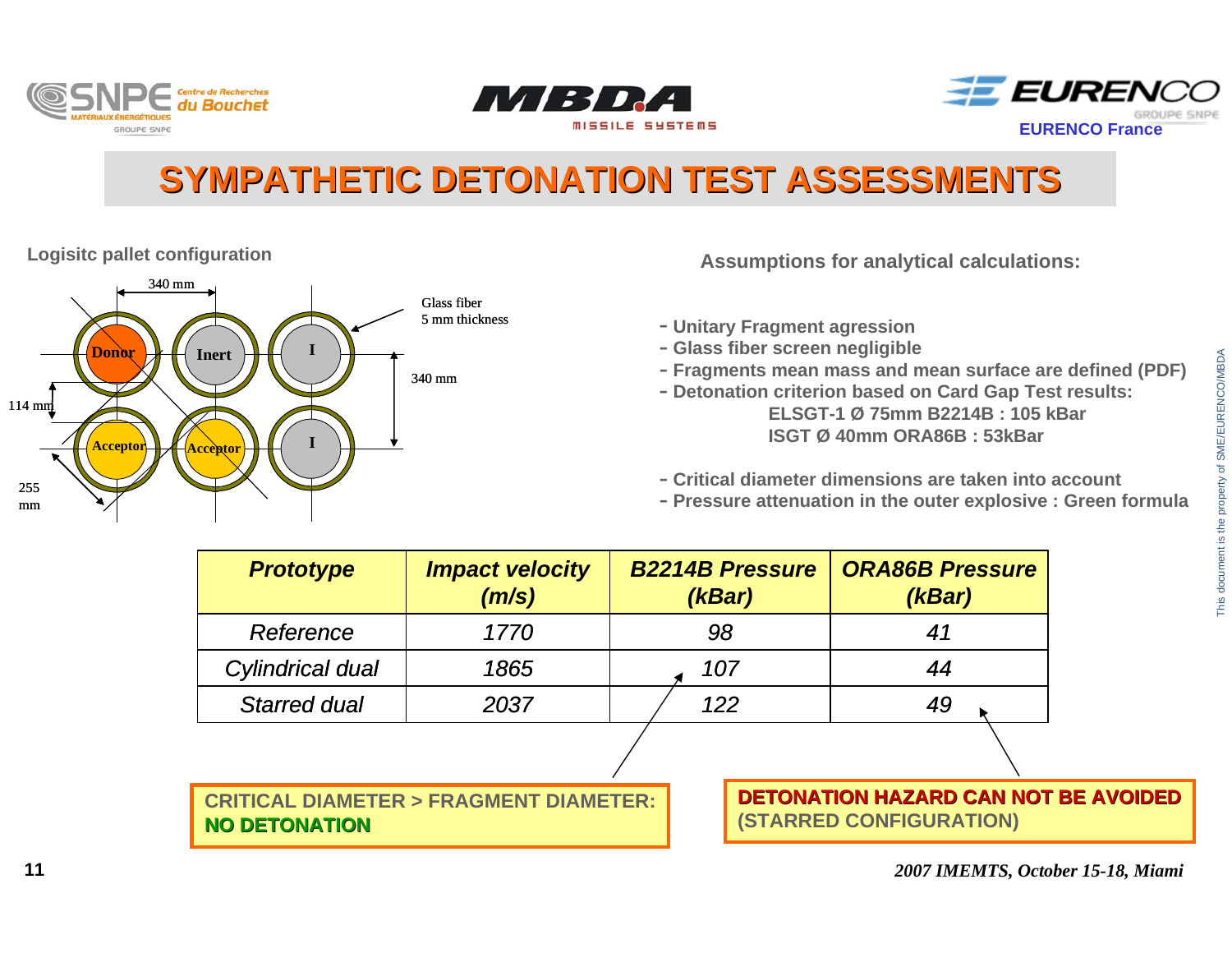





### **SYMPATHETIC DETONATION TEST RESULTS SYMPATHETIC DETONATION TEST RESULTS**

### **Shot n°1 : Starred dual composition architecture**



30 mm thickness steel witness plate



**First acceptor to detonate**





#### **ASSUMPTIONS**

- **High fragments velocity**
- **ORA86B pressure underestimated**

**- Prototype non representative: Presence of a weakness zone**





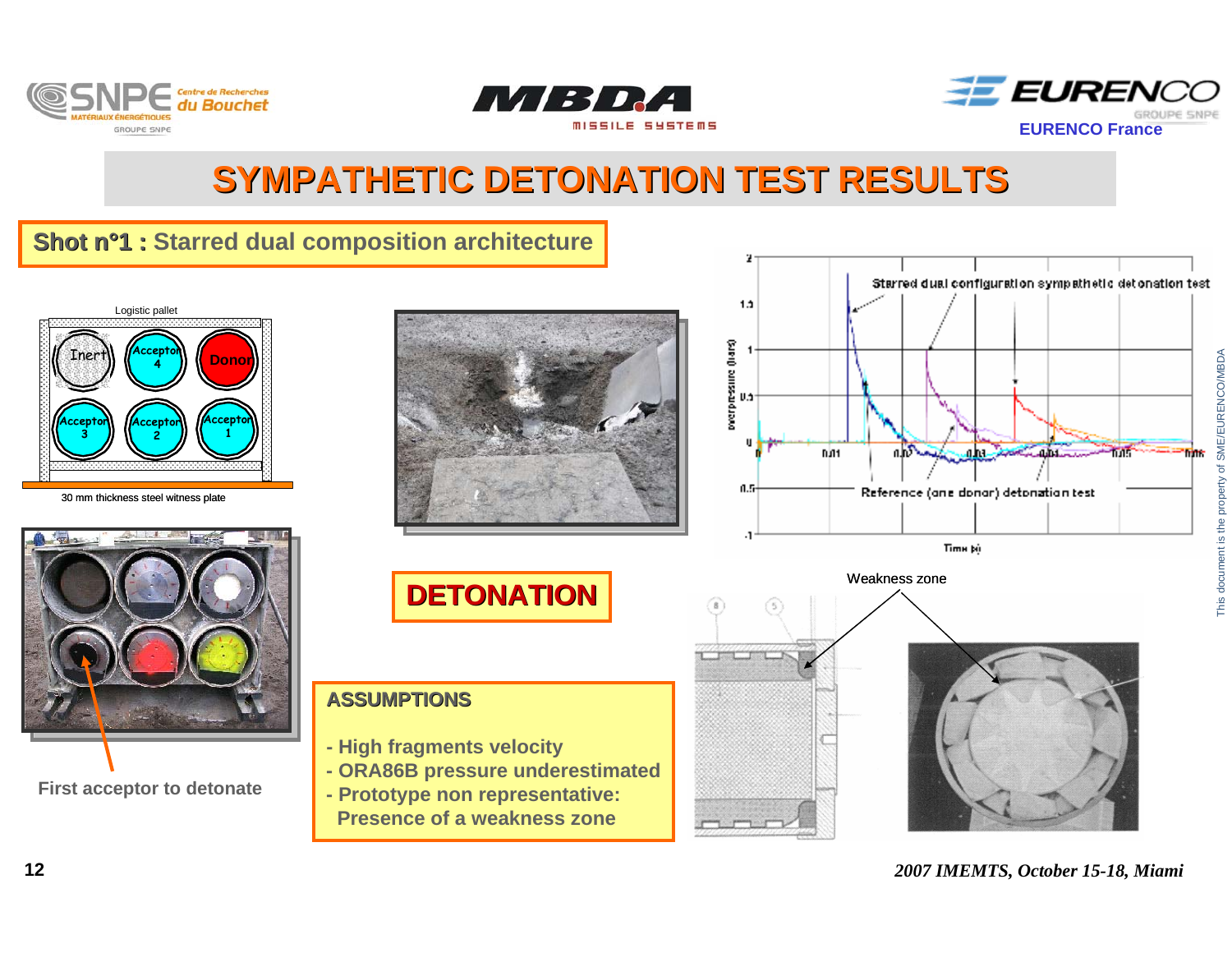





### **SYMPATHETIC DETONATION TEST RESULTS SYMPATHETIC DETONATION TEST RESULTS**

#### **Shot n°2 : Cylindrical dual composition architecture**

**Witness steel plate**

## **donor InertI**II Inert **InertLogistic pallet**

**Acceptor 1**

#### **Differences with shot n°1 :**

- **More representative : real warhead**
- **Approximately the same geometries and mass**
- **Inner explosive PBXN110 (88% HMX / 12% HTPB) (sligtly more shock sensitive)**
- **Pallet arrangement**

#### **Witness plate + one inert**



### **NO DETONATION NO DETONATIONTYPE III TYPE III**

#### **Total recovery of acceptor n°2**



#### **Partial recovery of acceptor n°1**



#### *2007 IMEMTS, October 15-18, Miami*



**Acceptor 2**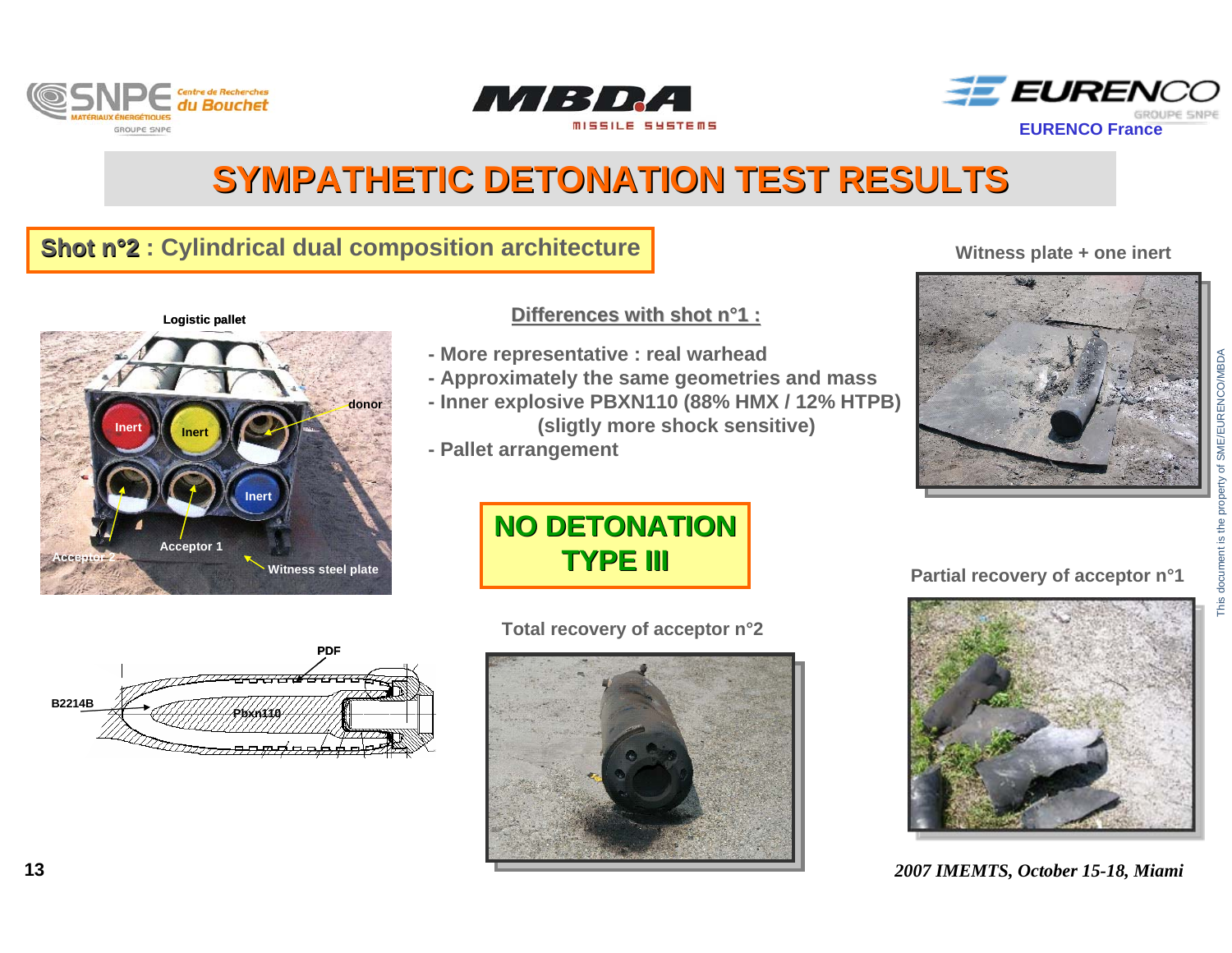



### **CONCLUSIONS CONCLUSIONS**



**This preliminary study allows us :**

**- To define a new architecture concept which an increase efficiency : dual charge composition + PFD liner**

**- To keep a low vulnerability level (type III sympathetic detonation test) for the cylindrical dual charge**

**Explosive formulations match other IM requirements for the STANAG 4439**

> **READY TO BE INTEGRATED IN A DEVELOPMENT PHASE**

**Development and use of simple analytical methods and tools** 

### **POSSIBLE IMPROVEMENT: POSSIBLE IMPROVEMENT:**

**Sympathetic detonation test with the performing starred configuration To be tested in a real warhead**



This